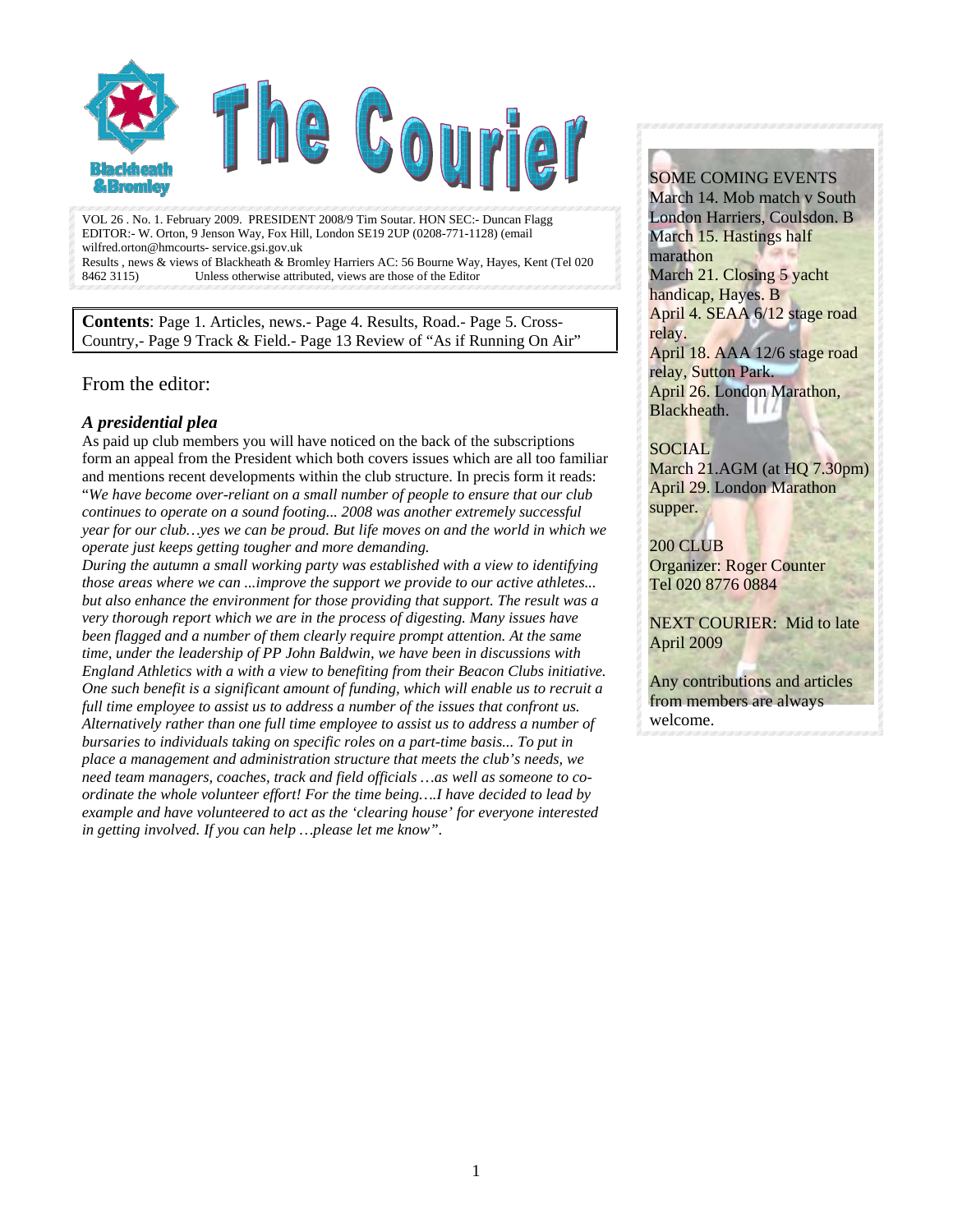# *Social events*

#### *Wednesday Nighters' Christmas supper, December 17th 2008.*

A perennial fixture in the club's social calendar was duly celebrated in somewhat more subdued and dignified fashion than on previous occasions, although the fashion for jeans and flashy ties was noticeably observed again. After the now customary festive run out to Park Langley guests gathered for pre-dinner drinks in the temporary downstairs bar, whilst those polite enough to take any notice were treated to a short presentation from Doug Gregory on the progress of the club's Headquarters development illustrated by site plans and drawings.

Before supper there was President Tim Soutar's grace and words of thanks, for gifts richly bestowed on the club but which quickly turned into a (head) masterly reprimand of those guests inconsiderate enough to carry on talking during Mr Greogory's presentation, and of their folly in taking for granted facilities and premises that other clubs could only dream of. He then blessed the food which he hoped would be 'fit for our stomachs and not to be used as missiles for hurling around the dining room at other members.' The tone having been set the evening progressed in a 'Soutarbly' restrained manner, only to descend into mild vulgarity with the traditional rendering of the twelve days of Christmas, as different tables mimed their respective verses with suitably obscene gestures, with singing supervised as ever by our resident choirboy Tony Pontifex. The raffle was again generously stocked with goodies (including the latest 'Mark Ellison') and those runners who were unsuccessful for the London Marathon Ballot, had their chance again as six places were raffled for, and six happy beaming faces left clutching their place acceptance letters. For the really desperate there was the auction for another place and I suppose anyone willing to pay £450 for the dubious chance of glory must be that desperate, but there is always someone had the readies and put in their bid. By the early hours many stomachs and a few heads were suitably swelled and a hard core remained to pose for photos and watch the dedicated few clear up the mess. Strangely enough I didn't feel drunk this time but refrained from accepting the port which was being liberally dished out. After the last Christmas supper I had the good sense to avoid such temptation. *WHO* 

#### *Punch bowl night February 6th 2009.*

A night of good food, potent punch and raucus entertainment. Well could you expect anything else such a prestigious fixture in the club social calendar? Punch Bowl Night has only been revived in the last five or six years, but in my view this was the best of the reincarnated joke-fests, due in part to the weather which seemed to add a more convivial element as guests were more welcome than usual, especially for making the effort in difficult conditions, but also for the choice of Andy Tucker as chairman for the evening, with his red book of wit, dedicated to his mentor Drew Grace. Armed with a battery of jokes and anecdotes Andy got the ball rolling with a array of limericks about members of the club designed to introduce them to newcomers. There were several speakers, each giving their own interpretation of the theme "the Rhyme of the Ancient Marathoner ", and of their own experience of marathons. Tim Soutar took guests through a sung blow-byblow account of running the London Marathon, there were offerings from Steve Hollingdale, Graeme Coates and Rob Brown, whilst John Turner reminisced about Blackheath's marathon stars from the past. There seemed to be a special emphasis on age, no doubt due to maturity of those present, and 85 year olds would feature in many of the jokes of particularly sexual nature. Throughout the evening the floor was thrown open to all and sundry to provide their own contributions in the form of limericks. The principal targets of these were Messrs Grace and Pontifex who took it all in good humour and despite one use of an expletive the evening passed off in a remarkably refined and tasteful manner. The limericks devised for this occasion were too numerous to mention but for the sake of posterity here are selected highlights of Andy Tucker's repartee, dedicated to "the wonderful people who make the club what it is". *WHO*

*Our President the man they call Tim-not many are faster than him-At 53 he's still sporty - even winning the Vet 40 - His trophy cabinets are filled to the brim* 

*The Farts are the group that Rob drives- his training enriches our lives- We do the mobs, we're all keen -but what does Farts mean ?- It's 'forty and running to survive'.* 

*The head of the farts is Rob Brown-A gooner, but from the right side of town. As head of the farts-He teaches us our arts-Always with a smile, never a frown.* 

*There's South African reject Darryl-in his beloved England rugby apparel- He's now getting some nookie -So his running's gone all hooky- He's so fat now we call him the barrel.*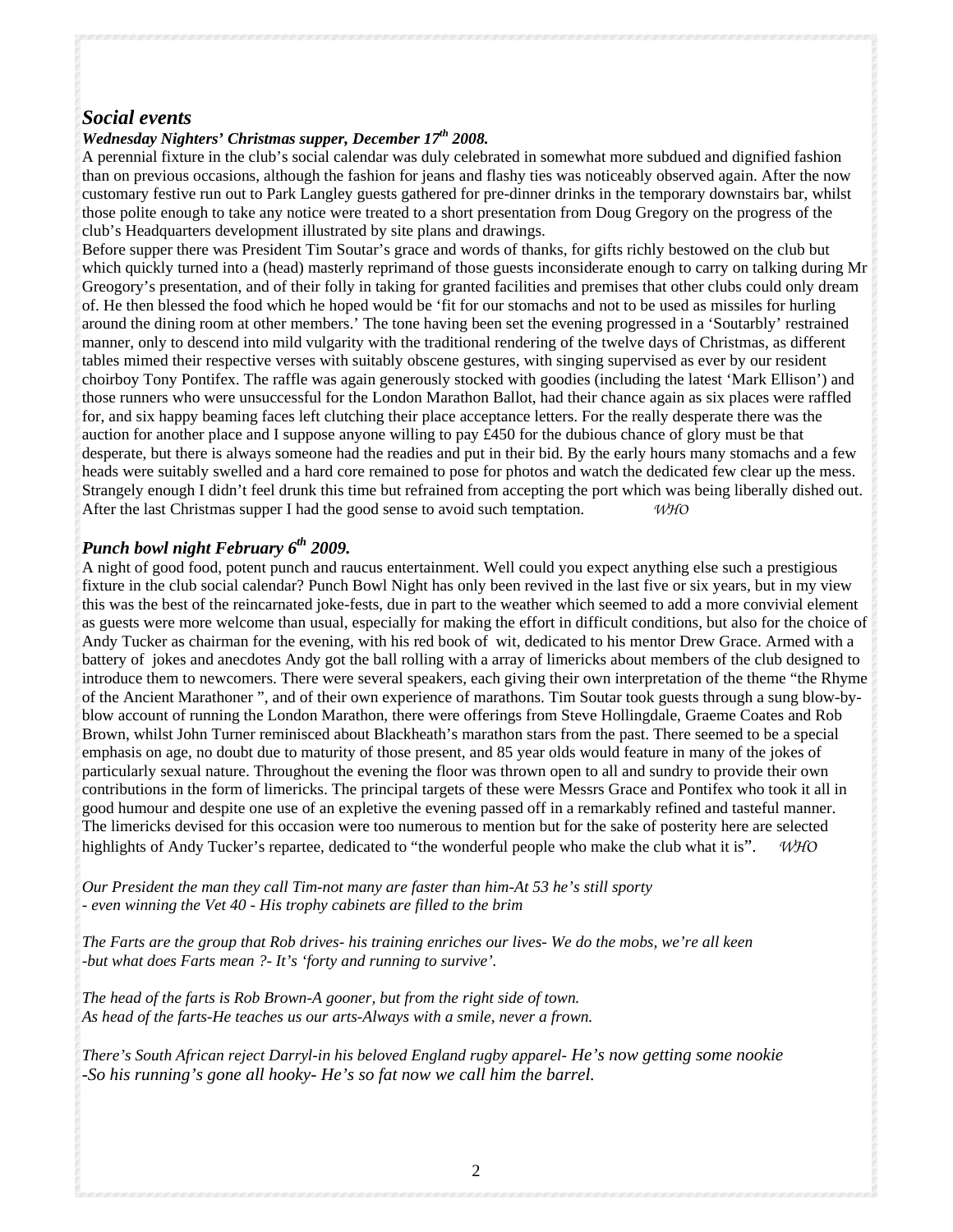*There's Gary and Angela Cook- Now here's something that we overlook- Whilst Angela wins the pots-It's Gary gets the top spots- Yet Gary gets none-the handicapper's a crook!* 

*Mark Compton he drives a black cab-and like all he's got the old gab- With him it's all smiles - as we pile on the miles-'cause he knows it will go on the tab.* 

*Tom and John Leeson are father and son- Together the marathon they've run-they run side by side-Matching stride for stirde-To me that's the ultimate fun run.* 

*Then there's dashing young Ken- On the track he's a man amongst men- But when it comes to the mob -he's not up to the job-We won't see him up boundary again.* 

*Alan Pickering runs with a stick- Alright, I'll grant you he's not quick- But as a man he's quite charming -His wit is disarming-Next to him I feel really quite thick.* 

*And now on to Ponty-oh joy- With a golf club and ball he will toy-But his shorts are so tight-his balls have turned white-Of course, he is the club choirboy.* 

*Another golfer Brian Flynn-likes to tickle the balls now and again- Both hands on the haft -with a stroke of his shaft-I'm sure a priest would call that a sin.* 

*Our ever present Mike Peel- As a runner he's the real deal- But once 'the lion un-caged' - he's now more 'help-the-aged'- Mike, you're as old as the woman you feel'.* 

*Which brings me nicely to Terry Shotton- Her work for this club should not be forgotten-On Wednesday her calls-of fill up my balls-and she nags poor old Mike something rotten.* 

*Now where is my tutor Drew Grace?- The sex god with the angel face- The girls he may catch -for him they're no match- but by then he's too knackered from the chase.* 

*Our pressman and publicist is Pat-At news and reporting he's top cat- Always ready to cheer -although only when he sees beer- He tells us it's all muscle not fat.* 

*Our Ingrid cooks bangers, mash and peas- great puddings with biscuits and cheese- 'Bout her curries we rave-but it's her dumplings I crave- Would I like a large portion? Yes please !* 

*Our thanks to those on the bar- those who've worked damned hard so far- So get up from your seats - raise your glasses tout suite -to show thanks and buy them a jar.* 

 *Andy Tucker* 

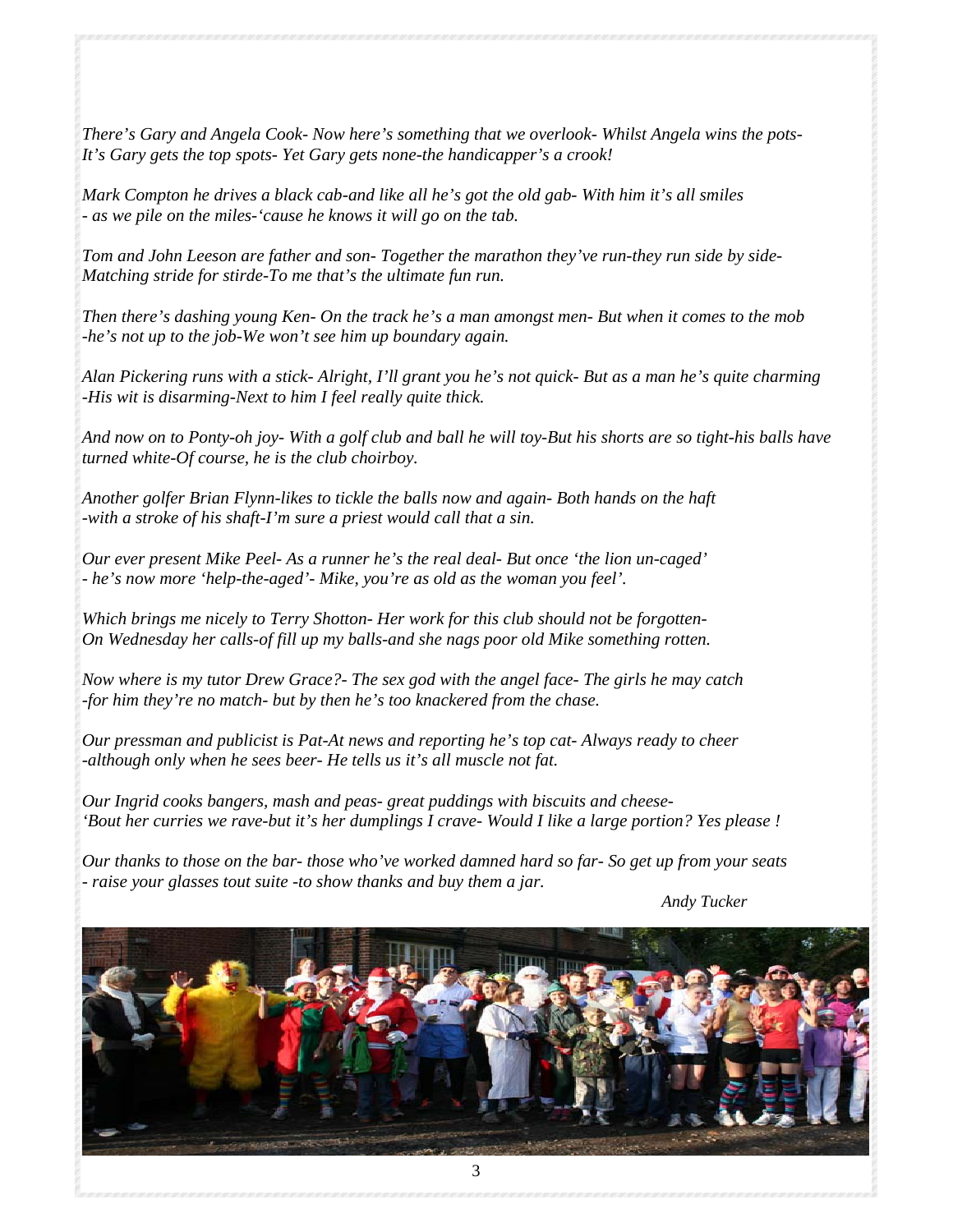# Road.

# Marathons and Half Marathons

# **December 14th 2008. Hastings Marathon**

148. Mark Skelly (mv40) (3:23'22)- 301. Dave King (Mv 50)(3:40'46)- 317. Keith Duffy-Penny (mv40) (3:42'25)- 348. Adrian Stocks (3:45'58)- 613. Terry Brightwell (mv60) (4:08'09)- 618. Peter Rogers (mv45) (4:08'14)- 677.Chris Fulford-Brown (mv50) (4:12'18)- 757. Richard Griffin (mv55) (4:21'48)- 895. Colin Illingworth (mv45) (4:37'34)- 938. Peter Cobbett (mv60) (4:41'36)- 946. Colin Poole (mv60) (4:43'14)

**January 25th. 2009 Gloucester Marathon.** 103. P.Rogers (4:03'55)

**January 31st Asics Watford half marathon**. 4. Peter Tucker (1:10'26)- 12. Alex Gibbins (1:13'20) - 48 Keith Ewing, (Mv40) (1:21'46) *BBHAC First Team*

**February 15th Tumbridge Wells half marathon.** 33. G. Cook (m45) (1:23'54)- 428. T. Delahoy (1:42'24)- 560. Ms C. Jones-Baldock (*1:44'23*/1:46'29).

**February 22<sup>nd</sup> Sussex Beacon half marathon**. 65. D. Beadle (mv40) (1:23'16)- 69. Richard Hall (1:22'24)-127. N. Ayrton (1:25'42)- 128. Ms F.Green (1:25'49)- 144. G. Williams (1:25'36)- 151. P. Delicata (1:26'34)- 201. N. Mariott (*1:28'30*/1:27'54)- 216. M. Ellison (1:28'46)- 246. D. Hilliar (*1:29'49*/1:29'14)- 500. D. Ellison (1:35'42)- 536. A. Stocks (*1:36'20*/1:35'21)- 919. Ms A.Cilia (*1:42'22*/1:41'54)- 2152. P. Cobbett (*1:56'29*/1:52'23)- 2375. G. Read (*1:58'53*/1:50'49).

# Other distances

# **Orpington RRC 10km series.**

**Race 2. December 9th 2008** 8. Ms J.Eastbury (48'10)- 17. Ms A.Cilia (49'03/*47'03*)- 19. R.Griffin (49'08/*47'08*)- 34. D. King (50'16/*45'16*)- 38. D. Hilliar (50'36/*39'36*) **Race 3. January 8th 2009**. 2. Ms J. Eastbury (48'12)- 12. D.Hilliar (49'41/38*'41*)- 19. T.Delahoy (50'36/*47'36*)- 26. P.Lovell (51'11)- 28. N.Webb (51'37/*46'37*)- 41. Ms A.McDonough (53'33/*48'33*) **Race 4. February 10th**. 20. T.Delahoy (49'10/*46'10*)- 60. D.Hilliar (53'24/42*'24*)- 62. N.Webb (53'44/*46'44*)

**January 1st New Year's Day 10km, Serpentine, Hyde Park**. 76.Rosemary Ferguson (42'28)

**January 18th. Dartford Les Whitton Memorial 10 mile road race .**

1. Peter Tucker (53'37) - 58. Len Crowder (Mv 40)(1:06'13) -110. Francesca Green(1:10'00) -127. Darryl Hilliar (Mv 40) (1:10'56)- 192. Dave King (Mv50)(1:13'46)- 225. Nick Bunclark (1:15'17)- 247. Adrian Stocks (1:16'00)- 260. Paul Carter (1:16'36)- 305. John E. Turner (Mv50 *for 100 Marathon Club*) (1:18'48)- 316. Trevor Delahoy (Mv60) (1:19'11)- 380. Kate Jones (1:21'35) - 405 Justine Eastbury (Fv35) (1:22'17)

**January 25th Barratts Canterbury 10.** 41st G. Cook (1:05'16)

**January 30th Serpentine Last Friday 5km**. 80.C. Pike (20'49)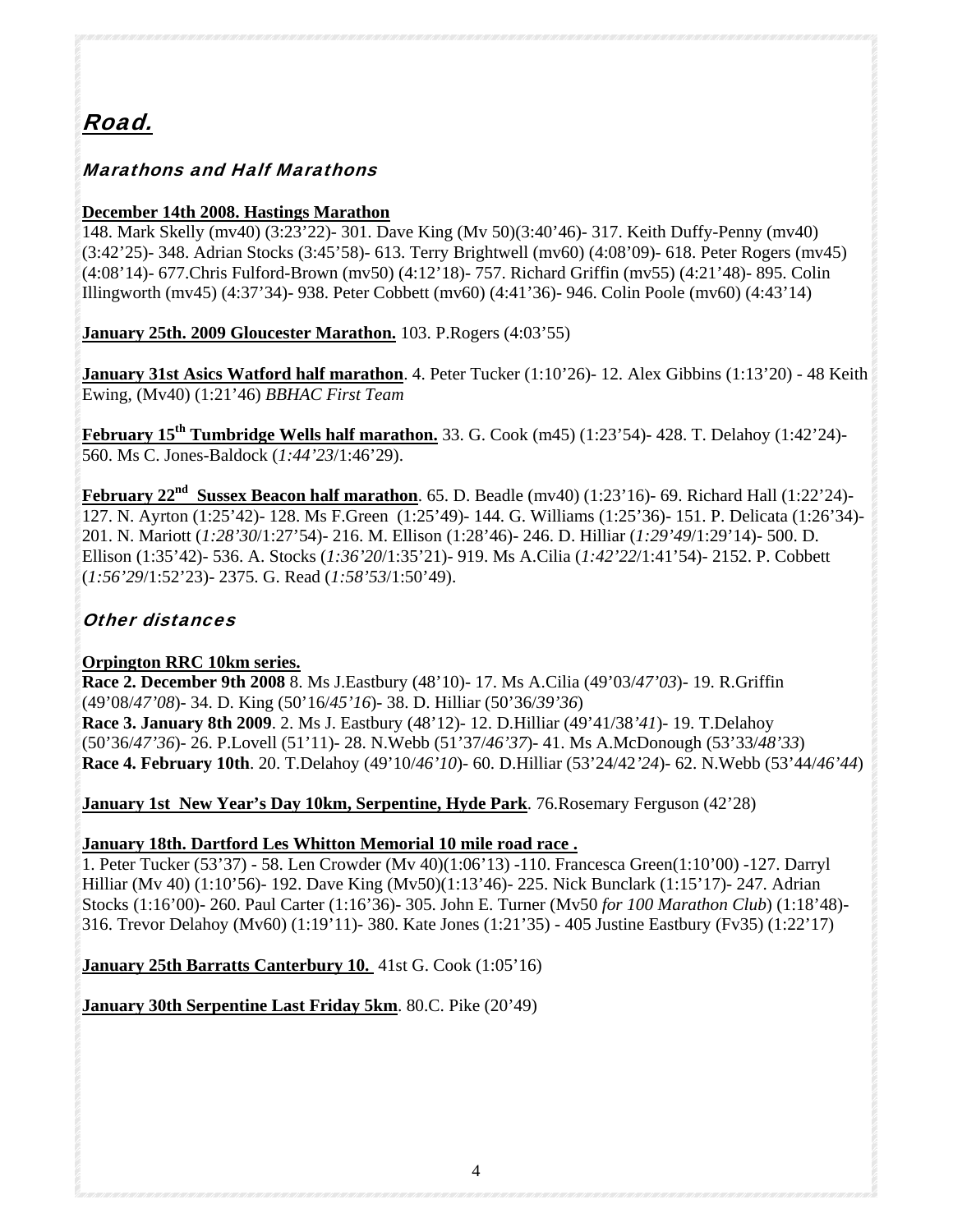**February 8th Kent AC Sidcup 10 miles**. 4. P. Tucker (50'51)- 8. A. Gibbins (54'15)- 40. Ms J. Butler (1:1'11) (1st FV)- 42. Richard Hall (1:1'15)- 47. S. Holmes (1:1'50)- 66. S. Pairman (1:04'11)- 97. A. Crowder (1:07'01)- 110. D. Hilliar (1:08'32).

**Walking events** *(Unless indicated otherwise all contestants represented Surrey Walking Club)*

**December 14th Christmas Cup Senior 5 km, Selsdon** 8. S.Lightman (28'30)- 22. D.Hoben (39'28). **December 20th Steyning Track (Broadbridge Heath) 5km** 9. S.Lightman (28'18). **December 21st Chigwell Row 10km** 19. D.Hoben (71'59) **January 4th 2009 Preston Park 5 ½ miles.** 6. D.Hoben (63 '51) **January 11th Surrey Walking Club Open 10km (inc. Southern Area Championship(Grade 3))** 15. S.Lightman (57'35)- 27. D.Hoben **(**71'40) **January 18<sup>th</sup> Enfield League 5 miles (Grade 1)** 9<sup>th</sup> S. Lightman (46'.26) **January 25th Steyning 15 Km (Grade 2)** 13th . P.Hannell (1:37'6) **February 1st London Open 10 Km, Victoria Park (Grade 3)** 33rd D.Hoben (1 :15'18) ; 2500m 3. Victoria Munt **February 14th Bexley League 5 Km (Grade 2)** 14. P.Hannell **(**30'6)- 18. D.Hoben (35'56). **February 21st . National 10 mile Mens' Championships, Lee Valley Stadium**. 23. S. Lightman (*Middlesex*)

(1:38'14)- 42. D. Hoben (2:2'57).

# Cross Country

**October 12th 2008. Gwent League. Welsh masters trial.** 2nd m50. J. Foster (for Liswerry Harriers) (37'10)-  $8^{th}$  m50/3<sup>rd</sup> m55. P. Ross-Davies (39'10)

**November 15th. International Cross Country, Singleton Park, Swansea.** 5. W. Foster (*England*) 3rd m50 (30'30)- 30. P. Ross-Davies (*Wales1st m55* )(32'59)

# **December 13th KCCAVets and Clubmans Championships, Beckenham Place Park.**

Vets M40 9500m 19.Gary Lock (41'58)- 21.David Beadle (42'29)- 28. Ian Taylor (44'15)-37.Nick Barber (49'12)- 40. Iain Swatton (50'52) *4th team Blackheath & Bromley AC 73 points* Vets M50 9500m 1. Tim Soutar (39'45)- 4. Paul Ross Davies (41'18) -8. Cliff Keen (43'14) -15.Andy Lawes (45'45)- 18.Chris Pike (47'02) -27. Will Slack (49'33) -38.Wilf Orton (62'52) *1st team Blackheath & Bromley AC13 points* Vets M60 5000m 11.John Fenwick (26'26)- 13. Trevor Delahoy (26'54) -20. Mick Gasson (29'29)- 21. Colin Rowe (29'37)- 25. John Robinson (30'39) *4th team Blackheath & Bromley H AC 44 points* Vets W35 8. Sarah Dowling (23'59)-2. Jennie Butler (22'04)- 12. Rosie Ferguson (24'54)- 13. Lisa Page (24'59)- 22. Jackie Montgomery (29'38)- *2nd team Blackheath & Bromley H AC 22* Vets W45 5000m 4. Angela Cook (25'46)- 6. Amanda Taylor (26'12)-12. Anne Cilia (27'34) *2ndBlackheath & Bromley H AC 22 points* 

**December 14th Holly Run, Reigate** - U11girls 1mile 4.Rebecca Keute (7'33); U15girls 1. Amber Reed  $(11'23)$ ; U17girls 2. Jennifer Hamer  $(18'49)$ ; U13boys 2 miles 8. Will Ruiz U13  $(12'04)$  U17 men 14 Will Mercer  $(17'05)$  (4<sup>th</sup> U15)- 24. Greg Proctor  $(17'34)$   $(10^{th}$  U15)

**December 14th Spar European Cross Country 10km Champs, Brussels**. 20. M. Skinner (GB) (31'50)

**January 3rd 2009. Bushey Park 5km**. 3. M.Skinner (14'54)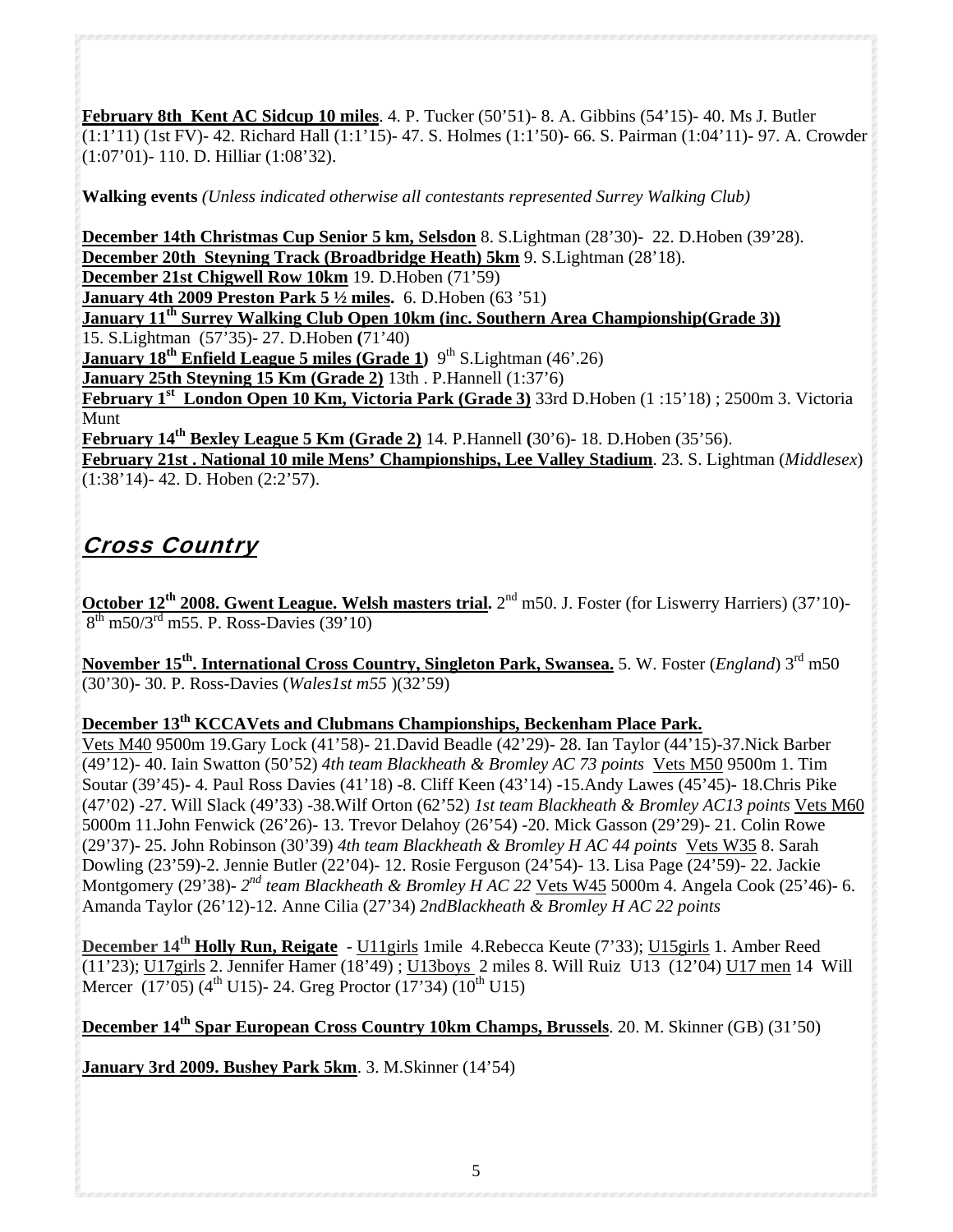# **January 9th Muguerza Cross Country Meeting, Elgiobar, Spain. 10.7km** 7. S. Overall (32'40)

#### **January 10th. Great Edinburgh Cross Country 4km**. 5. M. Skinner (12'28) **January 10th. Kent Cross Country Championships, Detling Showground**.

Men 12.4km.5. J.Poole (41'25 )- 10.P.Tucker (42'41)- 11.A.Gibbins (42'54)-39. C.Daniel (46'51)- 50. T. Soutar (48'10)- 55. R. Priestley (49'41)- 62. R. Hall (50'21)- 65. P. Delicata (50'33)- 86. I. Taylor (52'08)- 91. B. McShane (52'37)- 125. M. Ellison (58'38). *BBHAC team 4th with 170 points*. ; U20men 7.2km. 4. F. Kilama (23'45)- 23. A. Cliff (26'09); U17men 6.3km 9. H. Kurtyaneck (23.05)- 27. J. Halls (24'41) ; U15boys 4.2km. 8.Oliver Taylor (15'14)- 15.Sam Jackson (16'52)- 19.Greg Proctor (15'58)- 23. Rob Yates (16'16)- 30. Adam Willis (16'35)- 31. Tom Greenhill (16'38) *BBHAC team 3rd with 65 points*; U13boys.3.2km 11. William Ruiz (12'47)- 15. Richard Webb (13'00)- 16. Alex Punnett (13'04)- 38. Tom Desborough (14'22)- 42. Daniel Waller (14'59)- 44. Louis Parkinson (15'07) *BBHAC 4th with 80 points ;* Women. 7.2km. 2. B.Proctor (26'25)-10. J.Bradshaw (28'35)- 14. S. Downing (29'24)- 16. J. Reynolds (29'32)- 19. R. Ferguson (29'54)- 27.L. Page (31'23) -29. K. Pratten (31'51) -49. A. Cillia (33'51)- 53. C. Jones Baldock (35'47) *BBHAC team 2nd with 26 points ;* U17women 6.3km.8.J. Hamer (16'56)- 12. C. Crouser (18'36)- 14. M. Kane (18'54)- 20. Danni Webb (19'46) *BBHAC team 2nd with 34 points*; U15girls.3.6km. 1. Amber Reed (14'15)- 10. Hannah Cook (15'21)- 11. Rachel Robinson - 21. Jessica Jones (16'43) - 22. Ella Self (16'56) *BBHAC team 2nd with 22 points*; U13girls 3.2km. 7. Janae Galley (13'43)- 18. Holly Fletcher (14'45)- 23. Sonia Woolhouse (15'27) – 25. Issy Jackson (15'34) *BBHAC team 5th with 48 points*

**January 17th Italica International Cross Country Meeting, Spain. 10,800m**. 16. S. Overall (32'16)- 22. M. Skinner (32'52).

#### **January 17th Kent Schools Cross Country Championships, Mote Park, Maidstone**.

Senior girls. 8. Amy De Matos (*West Kent*) (18'23)- 9. Hannah Garcia (*West Kent)* (18'54); Senior boys. 3. Frank Kilama (*Bexley*) (24'44)- 13. Callum Fraser (*Bexley*) (27'44); Int. Boys 8. Hector Kurtyaneck (*Bromley N.W*) (21'44)- 16. Greg Proctor (*West Kent*) (22'53) ; Int girls. 9. Chelsea Crouser (*West Kent*) (17'42)- 18. Amy Mitchell (*West Kent*) (18'58); Junior girls.1.Amber Reed (*West Kent*) (11'25)- 16.Hannah Cook (*Bromley N.W*) (12'38)- 28. Hope Stenning (*West Kent*) (13'14)- 32. Ella Self (*West Kent*) (13'23)- 36. Holly Fletcher (*West Kent*) (13'39)- 41. Mollie Miller (*West Kent*) (13'56)- 64. Jessica Jones (*West Kent*) (14'46); Junior boys. 14. Adam Willis (*Bexley*) (15'25)- 29. Bradley Taylor (*West Kent*)(16'05); Year 7 girls. 2. Georgina Kennedy (*West Ken*t) (10'05). Year 7 boys. 5. Richard Webb (*West Kent*)(11'43)- 54. Daniel Waller (*West Kent*) (13'34).

# **January 24th Southern cross country championships, Hillingdon.**

Senior men. 76. A.Conway (57'53)- 105. A. Gibbins (59'32)- 290. R. Priestely (1:07'24)- 370. R. Hall (1:10'53). Junior men. 40. F. Kilema (31'06)- 61. A. Bruce-Littlewood (32'13). U17men. 63. H. Kurtyaneck (23'13). U15boys. 42. Will Mercer (16'09)- 83. Oliver Taylor (16'42)- 84. Greg Proctor (16'42)- 100. Sam Jackson (16'58)- 145.Adam Willis (17'34)- 194. Tom Greenhill (18'25). U13boys. 81.William Ruiz (13'23)- 98. Richard Webb (13'37)- 129. Alex Dunnett (13'54)-187.Tom Desborough (14'52)- 216.Oliver Sims (15'38). Senior ladies. 25. B. Proctor (35'00)- 30. J. Butler (35'45)- 54. J. Bradshaw (37'00)- 104. J. Reynolds (39'17)- 106. S. Dowling (39'23)- 154. K. Pratten (41'35)- 215. A. Cilia (45'14)- 248. C. Jones-Baldock (47'12) *BBHAC 7th place*, *213 points*. U17 ladies. 19. J. Jamer (24'48)- 54.C. Crouser (26'47)- 78. M. Kane (28'09). U15 girls 28. Amber Reed (16'02)- 149. Rachel Robinson (18'19)- 159. Hope Stenning (18'36). U13 girls. 50. Georgina Kennedy (14'20)- 131. Izzy Jackson (15'34)- 201. Sonia Woolhouse (17'33).

# **January 31st. Southern Masters Cross Country Champs, Biggleswade.** Women 6000m. 2. J. Butler (23'14)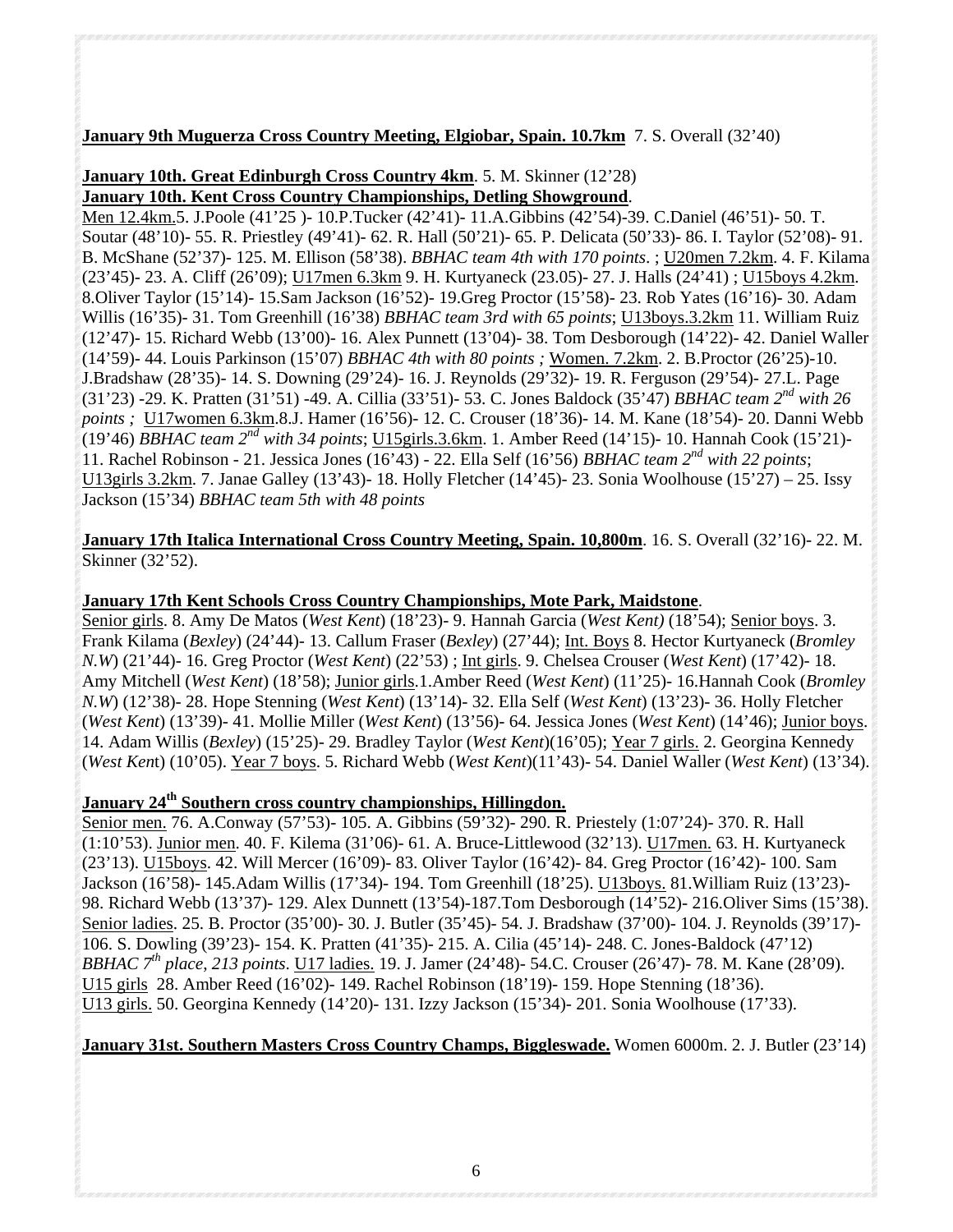**January 31st. Southern Inter-County Cross Country Champs, Biggleswade** U15 boys. 21. Will Mercer (Surrey) (14'25).

# **February 14th Kent League, Parkwood School Swanley.**

Senior Men. 10000m. 11. A. Bruce Littlewood (32'49)- 42. Richard Hall (37'19)- 52. R. Prestley (38'16)- 66. G. Clifford (40'14)- 76. R. Brown (42'10) *BBHAC 5th with 171 points*. Senior Women 5000m. 7. R. Ferguson (24'31)- 21. K. Pratten (25'52)- 26. C. Jones-Baldock (27'01). *BBHAC 5th with 54 points.*

#### **February 21st. English National Cross Country Championships, Parliament Hill, Hampstead.**

U13 girls 3000m 253. Sonia Woolhouse (15'49). U13 boys 3000m. 97. Will Ruiz (13'17)- 136. Richard Webb (13'36)- 292. Thomas Desborough (15'12)- 334. Daniel Waller (16'16) U15 boys 4500m. 118. Sam Jackson (17'41)- 177. Greg Proctor (18'16)- 191. Will Mercer (18'24)- 202. Rob Yates (18'31)- 259. Adam Willis (19'00)- 293. Tom Greenhill (19'25). U15 girls 4000m 27. Amber Reed (15'56)- 212. Hanna Cook (18'36)- 217. Lauren Heria (18'39)- 218. Hope Stenning (18'40)- 255. Jessica Jones (19'31) U17 men 241. J. Halls (25'55)- 260. R. Braden (27'12) U17 women 5000m 115. C. Crouser (24'19)-149. M. Kane (25'58) Junior men 10000m. 44. A. Bruce-Littlewood (37'43)- 114. F. Kilama (40'38) Senior women 8000m 44. J. Butler (35'22)- 193. S. Dowling (38'06)- 249. K. Pratten (39'28)- 349. C. Jones Baldock (42'33) Senior men 12000m 101. J. Poole (42'55)- 124. P. Tucker (43'45)- 129. A. Conway (43'49)-205. A. Gibbins (45'22)- 629. R. Daniel (51'40)- 702. Richard Hall (52'46)- 1029. C. Pike (58'00)- 1104. D. Hilliar (59'16).

# **Bennett Cup**

**December 20th 2008 Xmas yacht handicap 5.** (Points, clock/*net time*)

1. Amber Reed{60}(36'29/*22'49*) -2. Sarah Dowling{59}(38'18/*24'18*) -3. Roy Priestley {58}(32'59/*24'39*) - 4.Chris Pike{57}(37'51/ *24'41*)- 5.Colin MacLachlin (guest) (50'42/ *24'42*)- 6. Annie McDonough{57} (49'16/ *24'46*) -7.Alison Jelly{56}(49'16/*24'46*) -8. John Robinson{55}(50'51/*24'51*) -9. Jennie Butler{54} (34'53 /*24'53*) -10. Rosemary Ferguson{53}(38'07 /*24'57*) -11. Lisa Ketteringham{52}(1:01'34 /*25'04)* -12. Richard Hall{51}(34'31/*25'11*)- 13. Daniel Ryan{50}(30'55/*25'15*)-14. Andy Lawes{49}(36'21/*25'31*)- 15. Rachel Robinson{48}(43'13/*25'33*) -16.Hannah Cook{47}(43'13/*25'33*) - 17.Bernie Bater{46}(36'48/*25'48*}- 18. Roy Smith{45}(33'42/*25'52*)-19.Adrian Stocks {44}(39'16/*25'56*) - 20.Ross Braden{43}(36'54/*26'04*) - 21. Will Slack{42}(40'14/*26'04*)- 22. Trevor Delahoy{41}(40'49/*26'09*) - 23. Mick Jones{40}(35'41/*26'11*) - 24. Tim Soutar{39}(32'32 /*26'12*)- 25. Ken Daniel{38}(35'53/*26'23*}- 26.Gareth Evans{37}(35'14/*26'24*) -27. Glen Read{36}(41'35/*26'25*)- 28.Graham Coates{35}(35'58/*26'28*)- 29. Ron Chambers{34}(1:03'28/*26'28*) - 30.Peter Mackrell{33}(35'26/*26'36*)- 31.Duncan Flagg{32}(41'52/*26'52*)-32. Julie Reynolds{31} (37'27/*26'57*) -33. Jim Bailey{30}(41'17/*26'57*) -34. Jim Osman{29}(41'50/*27'00*) -35. David Carton{28} (39'07/*27'07*) -36. Anne Cilia {27}(43'11/*27'11*) -37.Kate Pratten{26}(41'57/*27'17*) -38. Jane Bradshaw {25}(34'43/*27'23*) -39.Gary Cook{24}(34'26/*27'26*) -40.Sam Risby (guest) (34'05/*27'35*)- 41. Andy Tucker {23}(36'25/*27'55*) - 42.Peter Long{22}(1:00'10/*28'00*) - 43.Jack Groves (guest)(44:00/*28:00*)- 44. Justine Eastbury{21}(43'23/*28'23*) - 45.Iain Swatton{20}(40'51/*28'31*)- 46.Tony Pontifex{19}(42'08 /*28'48*)- 47. Steve Pairman{18}(35'36/*28'56*) - 48.Roger Morriss{17}(45'02/*30'42*)- 49. David Churchus{16}(1:07'40/ *31'10*) -50. Mark Ellison{15}(39'22/*31'32*) -51. John Copley{14}(54'16/34'46) -52.Wilf Orton{13} (50'20/*34'50*).

*The clock time and net time (in italics) of each athete is given with handicap points and position, unless finishing in the top 20 in handicap(signified by \* against name), in which case handicap details are shown under leading handical placings.*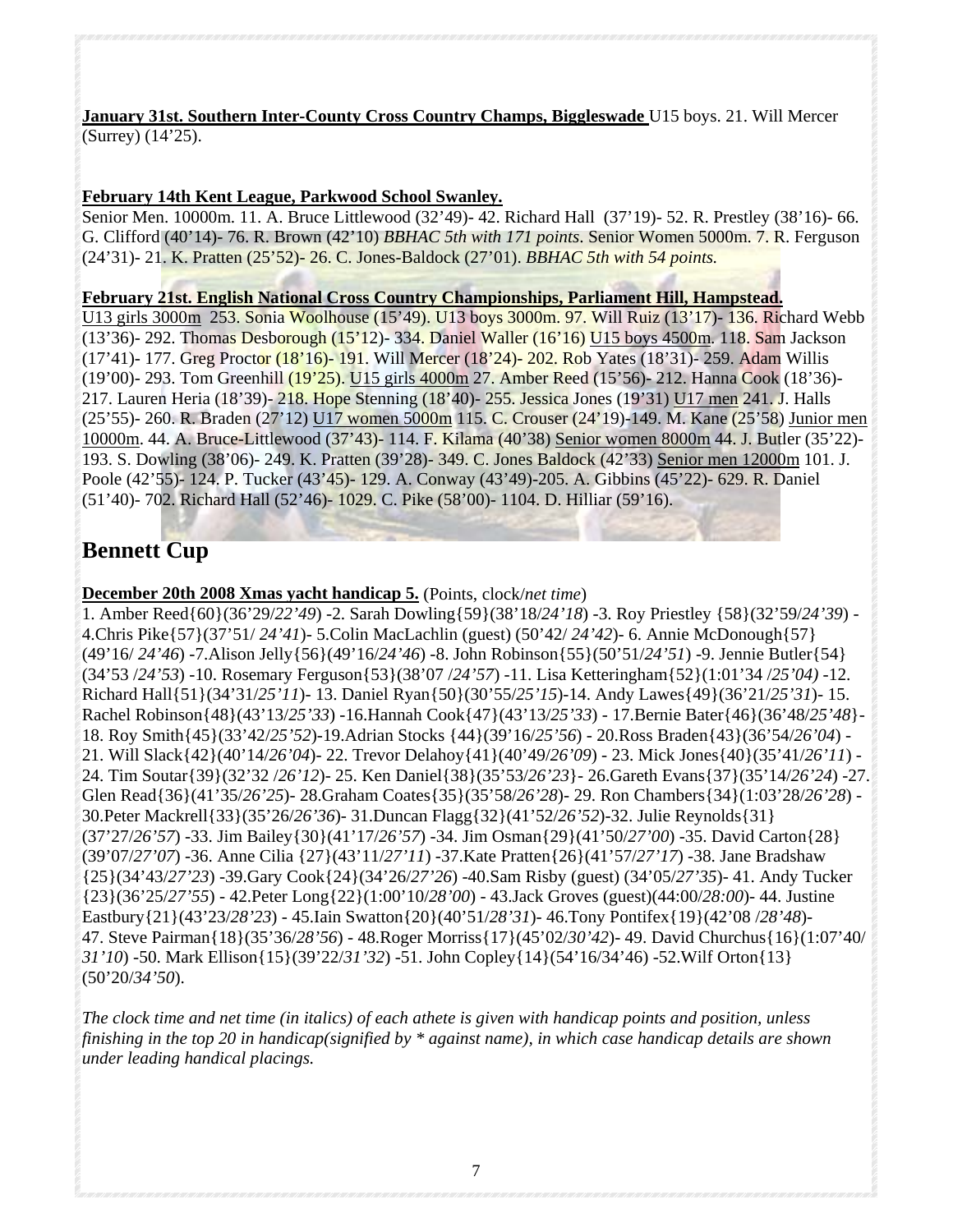#### **17 January Open 10k C-C including the Veterans Championship**

1.Peter Tucker\* (35'59)- 2. Alex Gibbins (*33'05*/36'15){25th/36}- 3. Mark Clayton (*Beckenham.RC*) 1st Male guest (38'42) - 4. Will Withicombe (*Beckenham RC*) (39'01)- 5. Tim Soutar\* 1st MV40 (39'40)- 6. Alex Bruce-Littlewood (35'10/40'15){41st/20}- 7. Dave McKinlay (34'39/40'34){38th/23}- 8. Andrew Vagi (*Kent AC*) (40'38)- 9. Roy Priestley\* (41'10) -10. Gareth Evans\* (41'32)- 11. Gary Cook\* 2<sup>nd</sup> MV40 (41'36)- 12 Richard Hall\* (42'18)- 13. Simon Collins (*Orpington RR*) (42:42)- 14. Steve Pairman 3rd MV40 (32'49/42'44){22nd/39}- 15. David Beadle (33'13/42'53){27th/34}-16. Nolan Wilkins (*BeckenhamRC)* (42'56)- 17. Jane Bradshaw 1st W/1st FV35 (33'37/42'57){30th/31}- 18. Brendan McShane\* (42'58)-19. Andy Tucker\* (43'07)- 20. Craig Williamson (*BeckenhamRC*) (43'47) - 21. Michael Turner (*Orpington RR*) (43'55) - 22. Ian Taylor (32'51/ 44'11){23rd/38}- 23. Graham Coates 1st MV50 (32'53/44'13) {24th/37}- 24. Mick Jones (33'40/44'50){31st/30}- 25. Gary Williams (35'54/ 44'54) {41st/18}- 26. Simon Lloyd\* (45'05) - 27. Jonathon Halls (34'52/ 45'12 {40th/21}- 28.Mark Ellison\* (45'17) - 29 Steve Elliott (*BeckenhamRC*) (45'34)- 30 Toni Merola (*BeckenhamRC*) (45'40)- 31.Geoff Dillon (*Crystal Palace Tri*) (45'41)- 32. Julie Reynolds\* 2nd W (45'41)- 33.Sarah Dowling\* 3rd W/ 2<sup>nd</sup> FV35 (45'42) - 34.Andy Lawes 2nd MV50 (33'27/45'47) {29th/32}- 35. Ken Fancett (*BeckenhamRC*) (46'17)- 36.Chris Marshall (*Bromley VetsAC*) (46'18)- 37.Stephen Winfield (*BeckenhamRC*) (46'29)- 38. Chris Pike\* 3rd MV50 (46'31)- 39. Richard Penfold\* (47'11) - 40. Graham Fancett (*Trail RA*) (47'57)- 41. David Carton (33'16/48'01){28th/33}- 42. Frank Parr (*Beckenham RC*) (48'09)- 43. Rob Brown (34'40/48'40) {39th/22}- 44.Alan Sallows (*Beckenham RC*) (48'50)- 45.Melanie Burdett 1st Woman guest *(BeckenhamRC)* (48'54)- 46.Angela Cook 1st FV45 (32'47/49'07){21st/40}- 47. Adrian Stocks (33'06/49'11){26th/35}48. Helen Garrett (*Beckenham RC*) (49'12)- 49. Sophie Bishop (*Beckenham RC*) (49'21)- 50. Trevor Delahoy\* 1st MV60, 1st Hcp (49'29)- 51. Kate Pratten\* 2nd Hcp (49'35) - 52.Will Slack\* (49'39)- 53. Iain Swatton (49'55)- 54. Andrew Hinds (*Beckenham RC*) (50'03)- 55. Andrew Small (*Beckenham RC*) (50'17)- 56.Ken Baksh (*Beckenham RC*) (50'35)- 57.Nick Barber (38'17/ 50'52) {43rd/16}- 58. Tony Pontifex 2nd MV60 (34'04/ 51'19){34th/27}- 59. Pat Kerrins (*Beckenham RC*) (51'38)- 60. Paul Gay (*Beckenham RC*) (51'44)- 61.Eddie Weston (*Beckenham RC*) (52'00)- 62. Jim Osman (34'22/52'37){36th/25}- 63. Steve Ferrar (*Beckenham RC*) (52'40)- 64. Anne Celia\* 2nd FV45 (52'43)- 65.Gail Arnott (*Beckenham RC*) (53'05)- 66.Glen Read (34'25/53'20){37th/24}- 67. Stuart Littlewood (*Guest*) (39'22/54'02)- 68. Nicky Howard (*Beckenham RC*) (54'12)- 69. Stuart Scott (*Beckenham RC*) (54'21)- 70. Justine Eastbury 3rd FV35 (33'54/54'24){32nd/29} -71. Richard Seabrook (*Beckenham RC*) (54'54)- 72. Ian McCarthy (*Beckenham RC*) (55'21)- 73. Drew Grace 3rd MV60 (34'03/55'43){33rd/28}- 74. Andrew Rees (*Beckenham RC*) (56'28)- 75.Colin Rowe\* (56'41) - 76. Gillian Selman (*Beckenham RC*) (56'44)- 77. Mike Gasson (36'02/56'52){42nd/17}-78. Isobel Finnie (*Beckenham RC*) (57'38)- 79. Clive Painter (46'59/ 58'49) {45th/14}- 80. Alex Bartelle (*Beckenham RC*) (59'18)- 81. John Robinson\* (1 :02'21) -82. Carolyna Jones-Baldock (45'00/1:02'25){44th/15}- 83. Bernard Wilson (47'21/1:05'06){46th/13}- 84. Ron Chambers (35'39 /1:20'44){40th/19}- 85. Adrian Seddon DNF- 86. Bernie Bater DNF V40 men.1.T. Soutar- 2. G. Cook- 3. S. Pairman; V50 men. 1. G. Coates- 2. A. Lawes- 3. C. Pike; V60 men.1.T.Delahoy- 2. A.Pontifex- 3. A.Grace; V70 men. 1. R. Chambers; V35 women. 1. J. Bradshaw-

2. S. Dowling-3. J. Eastbury; V45 women.1. Mrs A. Cook- 2. A. Cilia

# **Handicap, leading positions.**

1. Trevor Delahoy (30'24){60 points}- 2. Kate Pratten (30'40){59}- 3. Sarah Dowling (30'42){58}- 4. Andy Tucker (30'52){57}- 5.Chris Pike (31'01){56}- 6. Richard Hall (31'08){55}- 7. John Robinson (31'16){54}- 8. Julie Reynolds (31'16){53}- 9.Gareth Evans (31'17){52}-10. Tim Soutar (31'25){51}- 11.Gary Cook (31'26){50}- 12.Mark Ellison (31'37){49}- 13. Brendan McShane (31'38){48}- 14. Simon Lloyd (31'55){47}- 15 Colin Rowe (31'56){46}- 16.Will Slack (32'04){45} -17.Anne Celia (32'13){44}- 18. Roy Priestley (32'35){43}- 19.Peter Tucker (32'39){42}-20. Richard Penfold (32'41){41}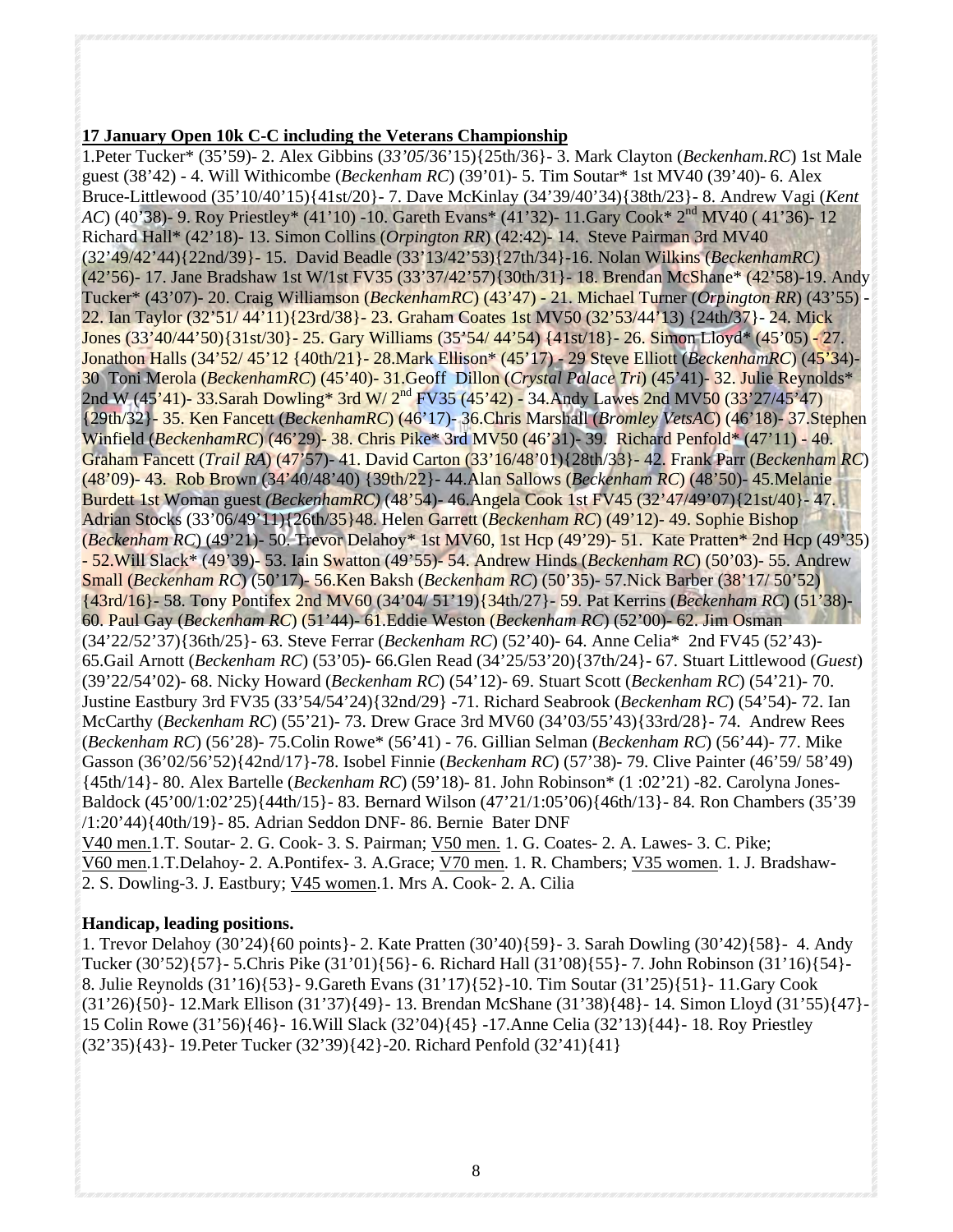#### **January 31st Mob Match v Ranelagh Harriers, (BBHAC 7 ½ mile Championships, West Wickham)**

2. H. Kurtyaneck (*42'05*/49'55){23}- 4. A. Bruce-Littlewood (*41'56*/50'31){28}- 5. T. Soutar (*40'51*/50'56) {38}- 7. N. Kinsey (*45'14*/52.14{14}- 8. R. Priestley (*41'39*/52'44) {31}- 11. G. Evans (*41'48*/53'43){30}- 12. R. Hall\* (53'59)- 13. R. Yates\* (54'12)- 14. Ms J. Bradshaw (54'34)- 16. S. Jackson\* (54'57)- 17. S. Pairman *41'58*/55'03){26}- 18.G. Williams\* (55'18)- 19. G. Proctor\* (55'45)- 20. M. Jones\* (55'47)- 21. R. Drake\* (56'14)- 22. R. Hall (*44'56*/56'21){16}- 24. S. Lloyd\* (56'39)- 25. M. Ellison\* (56'44)- 26. C. Gentle (*42'04*/57'04){24}- 27. G. Coates (*41'14*/57'09){35}- 30. D. Hilliar (*47'26*/58'06){11}- 32. Ms S. Dowling\* (58'44)- 36. A. Lawes (*41'29*/59'19){34}- 37.C. Pike\* (59'23)- 38. R. Penfold\* (1:00'22)- 39.C. Griffin (47'09/1:0054){12}- 43. D. Carton (*41'30*/1:00'54){33}- 44. Ms K. Pratten\* (1:02'22)- 46. R. Brown (*42'53*/1:02'38){20}- 47. A. Riches (*41'56*/1:02'46) -51. Ms V. Mitchell (*43'43*/1:03'28){19}- 52. I. Swatton (*41'10*/1:03'50){36}-53. S. Littlewood (*40'09*/1:04'14)- 54. Mrs A. Cook (*41'35*/1:04'20) {32}- 55. W. Slack (*40'41*/1:04'26){40)- 57. A. Stocks (*42'39*/1:05'24){21}- 58. T. Delahoy (*42'22*/1:05'27){22}- 59. G. Cooper\* (1:05'29)- 62. I. Montgomery (*42'04*/1 :06'29){25}- 63. P. Rogers (*47'00*/1 :06'50){13}- 64. Ms A. Cilia\* (1:06'51)-66. G. Read\* (1:07'03)- 70. J.E. Turner (*43'59*/1:08'04){18}- 71. R. Griffin\* (1:08'50)-75. A. Grace\* (1:10'12)- 76. Ms C. Jones-Baldock (*40'57*/1:10'22){37}- 77. N. Webb (*48'50*/1:10'40){9}- 79. Ms J. Eastbury (*41'58*/1:11'230{27}- 82. C. Rowe\*(1:12'40)- 83. D. Appelton (*57'07*/1:12'52){8}- 87. N. Ives (*44'24*/1:25'14){17}- 89. W. Orton (*1:05'45*/1:31'25){7}.

#### **Handicap Leading positions**

1. S. Jackson (36'17){60}-2. R. Griffin (36'45){59}- 3. R. Yates (37'27){58}- 4. R. Drake (37'54){57}-5. C. Pike (38'18){56}- 6. M. Ellison (38'19){55}- 7. G. Proctor (38'40){54}- 8. G. Read (38'58){53}- 9. S. Lloyd (39'09){52}- 10. Ms A. Cilia (39'11){51)- 11. R. Penfold (39'17){50} -12. G. Cooper (38'58){49}- 13. A. Grace (39'27){48}- 14. R Hall (39'34){47}- 15. C. Rowe (39'40){46}- 16. Ms K. Pratten (39'52){45}- 17. M. Jones (40'02){44}- 18. Ms J. Bradshaw (40'19){43)- 19. G. Williams (40'33){42}- 20. Ms S. Dowling (40'39){41}.

Lanterne Rouge *(last scoring runner for BBHAC*) R. Brown (46th/1:02'38) ; Club 7 ½ mile Championships Men 1. H. Kurtyanek (49'55)-2. A. Bruce-Littlewood (50'31)- 3. T. Soutar (50'56); Women 1. J. Bradshaw (54'34) -2. J. Reynolds (57'35)- 3. S. Dowling (58'44)

#### *Bennet Cup leaders after 6 events*

1. Mick Jones(231 points)- 2. Mark Ellison (230)- 3. Julie Reynolds(227)- 4.= Jane Bradshaw (226)- 4.= Chris Pike (226)- 6. Gareth Evans (224)- 7. Iain Swatton (221)- 8. David Carton (220)- 9. Graham Coates (216)- 10. Tony Pontifex (211)

# Track & Field

# **January 4th 2009. Data Connection Indoor Meeting, Lee Valley Athletics Centre.**

Sr Men.60m Round 1 (heat 1) 1. Fabian Collymore (6.81)- (heat 2) 4. Daniel Haque (7.09); 60m hurdles Round 1. (heat 1) 3. Joshua Clarke (9.2) ; Round 2. (heat 2) Joshua Clarke (9.11) Sr Women 60m Round 1 (heat 1) 5. Vickie Cole (7.90)- (heat 3) 1. Amy Godsell (7.80)- 5. Grace Sheppard (8.13)- (heat 5) 4. Katy Benneworth (8.45) ; Round 2 (heat 1) 6. Amy Godsell (7.89)- (heat 3) 5. Grace Sheppard (8.18)- (heat 6) 2. Katy Benneworth (8.45) Men U20 60m. Round 1 (heat 1) 3. Jermaine Alexander (7.10)- (heat 3) 2. Dan Putnam (7.07)- (heat 5) 5. Joshua Clarke (7.77) ; Round 2 (heat 1) 5. Dan Putnam (7.10) (heat 2) 4. Jermaine Alexander (7.17) (heat 5) 2. Joshua Clarke (7.75) Women U20. 60m hurdles 1. Megan Southwark (9.55) U15 girls 60m hurdles Round 1 (heat 1) 2. Rhiannon Jones (10.23) ; 60m. Round 1 (heat 1) 3. Dina Asher-Smith (8.11)- (heat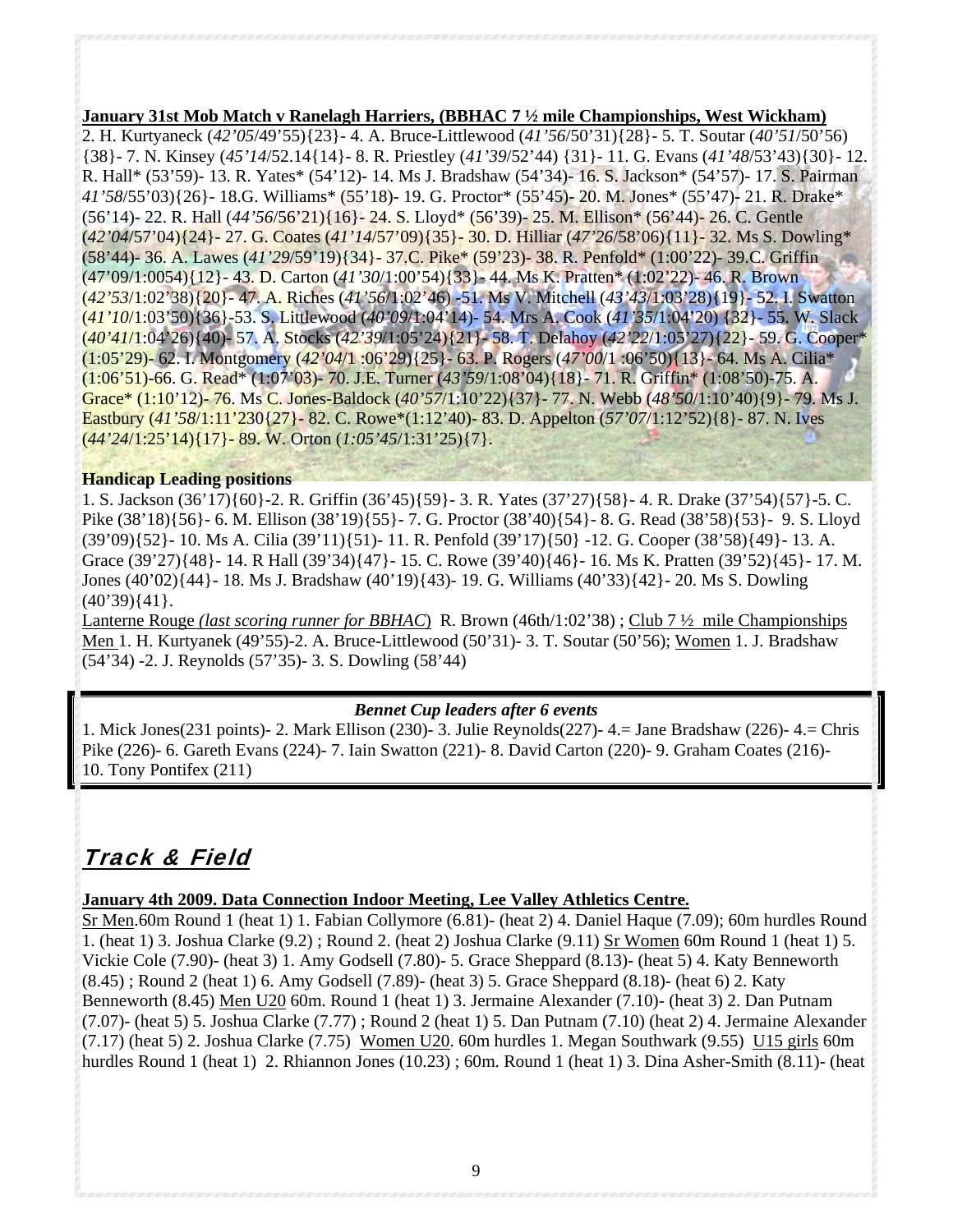2) 3. Rachel Dickens (8.39)-4. Charlotte Colegate (8.85)- 5. Georgiana Middleton (11.13)- (heat 4) 2. Frances Read (8.65)- (heat 5) 3. Rhiannon Jones (8.97) ; Round 2 (heat 1) 3. Dina Asher-Smith (8.10)- (heat 2) 1. Rachel Dickins (8.27) – (heat 3) 1. Frances Read (8.61)- 2. Irenee McIntosh (8.67) (heat 4) 1. Charlotte Colegate (8.51)- (heat 5) Georgina Middleton (8.34) Men U17 Round 1 (heat 3) 4. Dominic Coelho (7.44)- (heat 5) 2. Kieran Daly (7.57)- 5. Dean Colley (7.94) (heat 6) 1. Ellis Zorro (7.47)- 3. Jon Pettet (7.61) (heat 7) 1. Abs Jolaoso (7.63) ; Round 2.(heat 3) 6. Ellis Zorro (7.58)- (heat 4) 5. Kieran Daly (7.65)- 6. Jon Pettet (7.66) (heat 6) 1. Dean Colley (7.70)

#### **January 10/11th. Brunel Indoor Sprints and Jumps meetings, Uxbridge.**

PV. 1. S. Huggins (Brunel Uv.) (4.90m) Women. 8. A. Huggins (u17) (2.80m) ; 60m mixed Round 1 (heat 1) 4. F. Collymore (6.89)- (heat 2) 5. T. Gilling (u20) (6.97)- (heat 6) 5. J. Alexander (u20) (7.25)- (heat 19) 2. Ms A. Godsell (7.77)- (heat 20) 2. T. Phillips (8.09) ; Round 2 (heat 1) 6. F. Collymore (7.39)- (heat 7) 4. J. Alexander (7.26)- (heat 16) 5. Ms A. Godsell (7.86)- (heat 19) 2. T. Phillips (8.00).

#### **January 10/11th. England Athletics Combined Events Champs, EI Stadium, Sheffield.**

Senior. 16th Bomene Barikor. 60m (race 5) 5th place (7.24/*799 pts*) ; LJump 6th(6.53m/*704 pts*) ; Shot 12th (9.20m/*438 pts*) ; HJump 6th(1.92m/*731 pts*) ; 60mH. (race 1)(10.48/*454 pts*) ; PVault 8th(2.95m/*345 pts*) ; 1000m (1st in race 1) (2'57.03/*797 pts*). Total 4,268 points. Positions after events 1)5th -2)6th -3)14th -4)11th -5)18th -6)20th -7)16th

#### **January 11th. SEAA Indoor Championships, Lee Valley Athletics Centre**

U17men. 400m (heat 1) 1.T. Bensted (51.51) Q- (heat 2) 4. J.Pettet (53.69)Q- (heat 3) 3. B.Parkin (53.34)Q ; 1st SF 1. T.Bensted (51.42)Q- 3. B.Parkin (52.55)- 2nd S/F. 6. J.Pettet (55.90); F. 1.T.Bensted (50.17). U20men. 400m (heat 1)1. D.Putnam (51.50) Q- (heat 2) 4.A.Blair (52.37) Q; S/F 1. D.Putnam (50.12)- 4.Alex Blair (54.85) ; F. 1. D.Putnam (49.27). U15 girls 300m (heat 1) 1.Dina Asher-Smith (42.65) Q- 3.Jessica Moore (42.75) Q- (heat 2) 3. Holly Fletcher (46.85) Q; F. 2. Dina Asher-Smith (42.62)- 4. Jessica Moore (45.14)- 6. Holly Fletcher (46.85). U17 women 300m (heat 1) 6. S.Duffy (46.34)- (heat 5) 3. R.Robinson (47.32) Q ; 3rd S/F. 6. R.Robinson (48.45). U20 women 400m (heat 2) 4. S.McClellan (61.57) Q;  $2<sup>nd</sup>$  S/F. 6. S. McClellan (62.07)

# **January 17/18th SEAA Indoor Championships, Lee Valley.**

Senior women. Pvault 2. E. Hughes (3.50m, 3.40-3.50m over 3 throws)- 3. R. Arnheim (3.50m, 3.05-3.60xxx over 6 throws) ; Tjump 8. L. Blackie (11.38m) ; Shot 1. S. Brown (14.04m 13.26-14.04m over 6 putts) ; 60m (heat 2) 3. V.Cole (7.99)- (heat 4) 4. A.Godsell (7.79) Q ; 2nd S/F 6. A.Godsell (7.80) ; 200m (heat 3) 1. V. Cole (25.60) Q- 2nd S/F 2. V. Cole (25.71) Q- F. 4. V. Cole (25.52) U20 Women. 60m (Heat 1) 1. L. Ugen (7.81) Q-SF. 3. L. Ugen (7.81) Q- F. 5. L.Ugen (7.90) ; 200m (heat 1) 4. M. Southwart (26.61) Q- S/F. 6. M. Southwart (26.92) ; 60m hurdles (heat 1) 3. M. Southwart (9.31) Q- (heat 3) 3. S. McClellan (9.99) Q- S/F. 3. M. Southwart (9.28) Q- 5. S. McClellan (10.25)- F.6. M. Southwart (9.30); Hjump 1. J. Matthews (1.65m, 1.60- 1.70mxxx over 3 jumps) ; Pvault 1. C. Moore (3.20m, 3.00-3.30mxxx over 4 jumps) ; Ljump 1. L. Ugen 5.79m, 5.55-5.79m over 6 jumps) ; Tjump 2. I. Ivy (10.97m, 10.56-10.97m over 6 jumps) ; Shot 1. S. Brown (13.90m 12.67-13.90m over 6 throws) U15 girls. Ljump 3. Dina Asher-Smith (4.65m, 4.38-4.65m over 6 jumps)- 5. Frances Read (4.57m, 4.54-4.57m over 6 jumps)- 6. Jessica Moore (4.46m, 4.23-4.46m over 6 jumps)- 13. Georgina Middleton (4.19m, 4.00-4.19m over 3 jumps) ; 60m (heat 3) 3. Georgina Middleton (8.39) Q- (heat 4) 1. Dina Asher-Smith (8.10) Q- (heat 5) 2. Rachel Dickens (8.26) Q- 2nd S/F 5. Georgina Middleton (8.40)- 3rd S/F 2. Dina Asher-Smith (8.19) Q- 3. Rachel Dickens (8.20)- F. 6. Dina Asher-Smith (8.15) ; 200m (heat 2) 5. Georgina Middleton (28.46)- (heat 4) 2. Dina Asher-Smith (27.63) Q-  $2<sup>nd</sup> S/F 2$ . Dina Asher-Smith (26.66) Q; 1500m 1. Amber Reed (5'10.10); 60m hurdles (heat 2) 1. Rhiannon Jones (9.68) Q-  $2<sup>nd</sup> S/F$  2. Rhiannon Jones (9.74) Q- F. 4. Rhiannon Jones (9.73). Senior men. Hjump 8. L. Ely (1.85m) ; Pvault 1. S. Huggins (4.90m,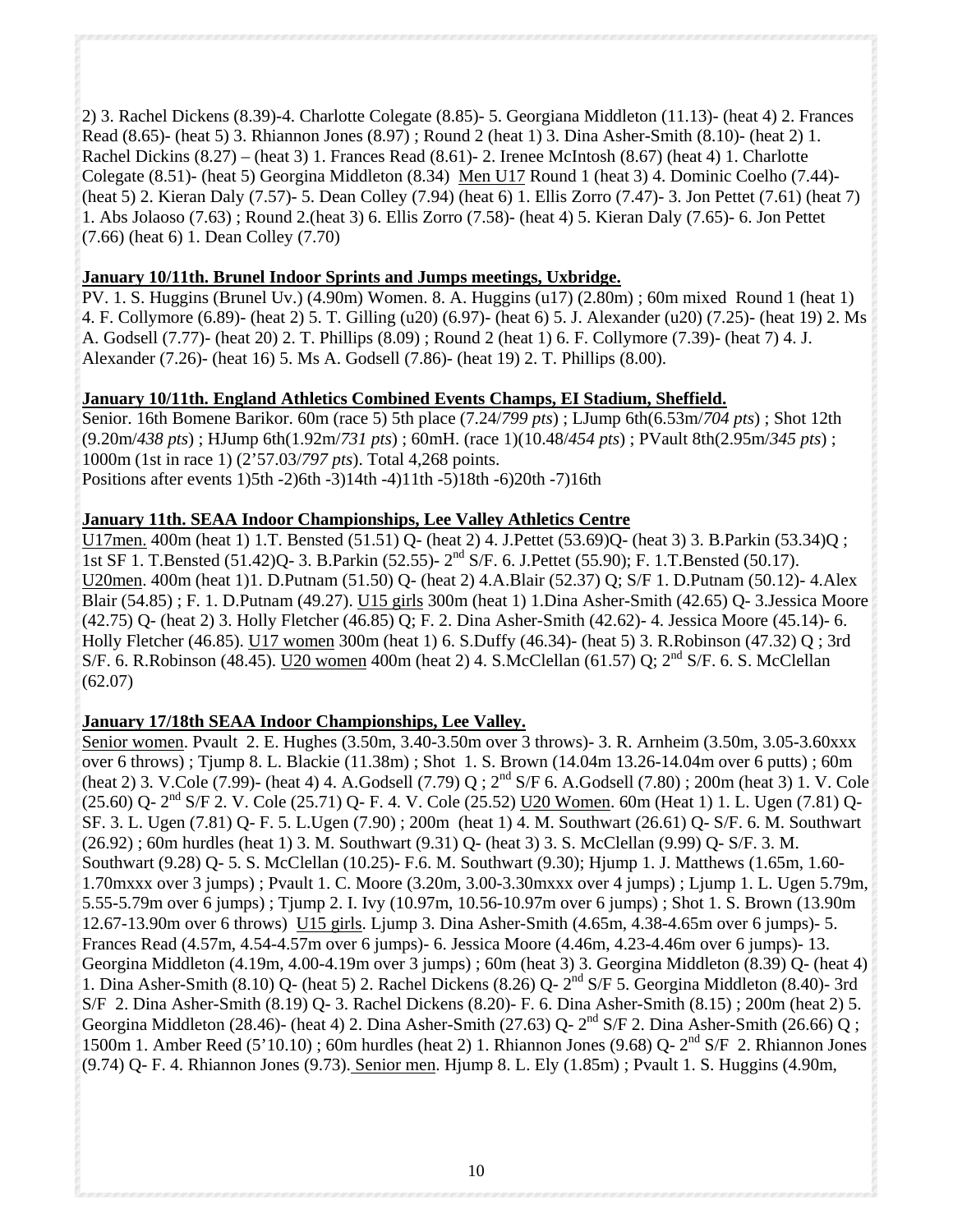4.70-4.90m over 3 vaults) ; 60m Round 1 (heat 2) 3. D. Doyley (7.03) Q- (heat 13) 3. J. Alaka (7.02) Q- Round 2 (heat 1) 3. J. Alaka (6.95)- (heat 3) 4. D. Doyley (6.97) ; 200m (heat 3) 1. E. Harrison (22.85) Q- (heat 7) 1. J. Alaka (22.30) Q- 2nd S/F. 2. J. Alaka (22.02) Q- 3rd S/F. 4. E. Harrison (22.90)- F. 5. J. Alaka (22.01) ; 1500m (heat 2) 7. D. Ryan (4'15.34)- D. Mckinlay DNS U<sub>17</sub> men. 60m (heat 2) 4. K. Daly (7.45)- 6. J. Pettet (7.66) ; 200m (heat 1) 1. T. Benstead (23.27) Q- (heat 5) 4. J. Pettet (24.44)- 1st S/F 1. T. Benstead (22.84)Q- F. 2. T. Benstead (22.72) ; 60m hurdles (heat 2) 1. B. Hopkins (8.56)Q- F. 1. B. Hopkins (8.53) U20 men. Ljump. 7. J. Olasan (6.13m, 5.12-6.13m over 3 jumps) ; 60m Round 1(heat 6) 6. J. Clarke (7.75)- (heat 4) 4. J. Alexander (7.35)- (heat 10) 1. D. Putnam (7.20)Q- Round 2 (heat 2) 3. D. Putnam (7.18)Q ; 200m (heat 2) 1. D. Putnam (22.65)Q- (heat 4) 4. J. Alexander (23.35)Q- 1st S/F 1. D. Putnam (22.36)Q- 3rd S/F 3. J. Alexander (23.13)- F. 2. D. Putnam (22.02) ; 60m hurdles (heat 3) 5. J. Clarke (9.34)

# **January 24th Mccain Inter City Challenge Cup, Lee Valley.**

Mens PVault. 1. S. Huggins (*London North*) (5.01m). Womens LJump 1. L. Ugen (*London South*) (5.73m) ; Shot 2. S. Brown (*London South*) (14.00m) ; Tjump 4. L. Blackie (*London South*) (11.5m).

**January 24th. Power of 10 Bath Indoor Meeting**. 60m Round A (race 1) 2. D. Parsons (7.06)- Round B. (race 1) 2. D. Parsons (7.06).

**January 31st Aviva International meeting, Glasgow**. 60m. 5. M.Douglas (GB) (7.45)

**January 31st Birmingham Games, NIA.** U17 men. 400m (race 1) 1. Tom Benstead (49'91)

# **February 1st. London Indoor Games, Lee Valley.**

60m Round 1 men (race 1) 5. J. Alaka (6.96) ; U20men (race 4) 5. J. Alexander (7.33) ; U17men (race 4) 1. D. Coelho (7.32) ; U20women (race 1) 3. L. Ugen (7.77) ; U17women (race 4) 3. S. Hurlock (8.55) ; Round 2 men (race 2) 1. J. Alaka (6.91) ; U20men (race 4) 4. J. Alexander (7.32) ;U20women (race 1) 3. L. Ugen (7.84) ; U17women (race 3) S. Hurlock (DNS).

# **February 14/15th Kent County Indoor Championships, Lee Valley.**

Sen.men. 60m. (Heat 2). 1. D. Haque (7.01)- F. 1. D. Haque (6.98) ; Pvault 1. N. Moore (3.85m)- 2. A. Williams (m55) (3.70m) ; Tjump 1. S. Bobb (13.82m). U20 men. 400m 1. A. Blair (52.90). U17 men. 60m (heat 2) 2. K. Daly (7.60m)- (heat 3) 1. D. Coelho (7.41)- 2. D. Colley (7.58)- F. 1. D. Coelho (7.27)- 5. D. Colley (7.56)- 6. K. Daly (7.57) ; 200m (heat 1) 1. J. Pettet (24.06)- 2. M. Longhurst (24.52)- F. 2. J. Pettet (23.71)- 3. M. Longhurst (24.32) ; 400m (heat 1) 2. J. Pettet (54.6)- (heat 2) 1. B. Parkin (52.3)-F. 4. J. Pettet (54.80)-6. B. Parkin disq ; Jjump F.1. M. Longhurst (5.96m) ; Tjump F. 1. M. Longhurst (12.67m). U15 boys. 60m (heat 1) 2. Emmanuel Unaji (8.50)- (heat 2) 3. Jodhua Oyedele (7.98)- F. 5. E. Unaji (8.66) ; 200m F. 3. J. Oyedele (26.29) ; 400m F. 4. Adam Willis (63.36) ; 800m (heat 1) 2. A. Willis (2'33.59)- F. 3. A. Willis (2'25.53); 1 mile walk A. Willis disq. ; Hjump 5. A. Willis (1.30m) ; Ljump 1. A. Willis (4.78m) Sen women. 60m F. 3. H. Godsell (w55) (8.60) ; PVault 1. R. Arnheim (3.50m). U20 women. 400m F. 1. K. Cosby (57.62) ; 60mH F. 1. M. Southwart (9.40) ; U17 women. 60m (heat 1) 1. A. Lalemi-Javobs (8.20)- (heat 2) 3. C. Lyston (8.52)- F.2. A. Lalemi-Jacobs (27.20) ; 300m. (heat 1) 3. S. Duffy (44.82)-6. R. Robinson (46..53) –F. 4. S. Duffy (45.94) ; 800m 3. R. Robinson (2'37.23) ; Hjump 2. Christine Lyston (1.50m); Ljump 2. Sian Hurlock (4.49m) ; Tjump 1. Sian Hurlock (9.26). U15 girls.(heat 2) 2. Charlotte Colegate (8.41)- (heat 3) 1. Dina Asher-Smith (8.17) -F. 1.Dina Asher-Smith (8.08) - 4. Charlotte Colegate (8.45) ;200m (heat 1) 1. Rachel Dickens (27.58)- (heat 2) 1. Georgina Middleton (27.53)-F. 1. Rachel Dickens (26.72)-2. Georgina Middleton (27.42) ; 300m 1. Dina Asher-Smith (44.37)- 2. Holly Fletcher (45.33)-3. Jessica Moore (45.59) ;800m 4. Amber Reed (2'30.46)-5. Holly Fletcher (2'34.72) ; 1mile walk 1. Victoria Munt (9'58.7) ; Ljump 2. Frances Read (4.50m)- 3. Jessica Moore (4.43m).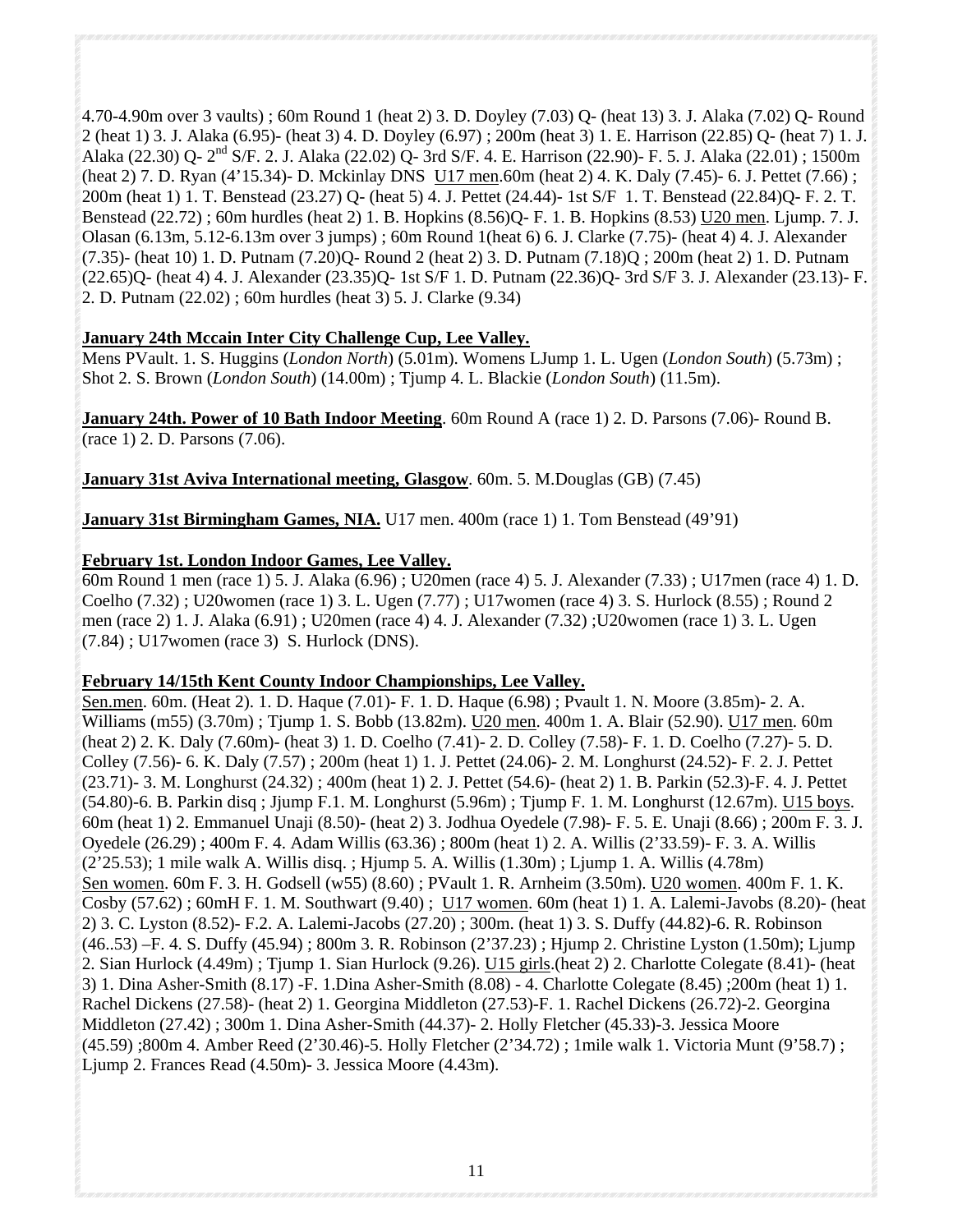# **February 14/15th England Aviva U20 championships, Birmingham.**

Women U20. shot. 1. S. Brown. (14.51m) (13.9,14.51,14.42,14.31m); Ljump. 1. L. Ugen (5.80m) (5.57,5.71, 5.71,5.56,5.70,5.50,5.80m) ; 400m 2. S. Echel –Thompson (57'29) ; 60mH (heat 1) 3. M. Southwart (9.21) Men U20. 400m 2. D. Putnam (48.71). U17 women Pvault. 11. A. Huggins (3.00m) ; 60m 3. T. Gilling (6.89) ; Tjump 3. K. Adedouin (14.42m) U17 women shot 2. S. Efiannayi (1146m) ; Pvault. 11. A. Huggins (3.00m) U15 girls. 200m. 5. Dina Asher Smith (26.18) ; 60m (SF1) 5. Rachel Dickens (8.15)- (SF2) 6. Georgina Middleton (8.24) ; 60m (heats) 4. Rhiannon Jones (9.71)

# **February 14/15th SCVAC Indoor championships, Lee Valley.**

Women 55. 60m 1. H. Godsell (8.69) ; 200m 1. H. Godsell (29.07) ; 400m 1. H. Godsell (69.13) Men 50. 60m 2. T. Phillips (8.07) ; 200m 3. T. Phillips (26.43) (*gold medal winner*) ; 1500m 2. K. Daniel ; Pvault 2. A. Hardy (2.70m) Men 55 Pvault 1. A. Williams (3.75m) ; Hjump 2. A. Williams

# **February 22nd EVAC & VAC Indoor Championships, Lee Valley.**

Men. 200m (heat 9) 2. T. Phillips (m50) (26'74) ; 1500m (heat 2) 5. K. Daniel (m55) (4'50.62) ; shot (pool 3) 5. G. Hickey (m75) (9.89m)

**February 22nd Celtic Indoor Cup, Cardiff**. Sen/U20 women shot. 1. S. Brown (*England*) (14.09m); Ljump 6. L. Ugen (*England*)(4.50m) ; Hjump 3. P. Hughes (*Ireland*) (1.68m). men. Pvault 2. S. Huggins (*Scotland*) (4.94)

**February 22nd Midland Counties Open, NIA Birmingham.** 400m (women-race1) 4. Katie Murray (58.67)



Gary Williams and Richard Hall, on their marks and set for the 800 metres at the Olympic stadium in Stratford, only to discover that the rough terrain is really a mock up of the stadium building site, which won't be ready before the start of the games in 2012.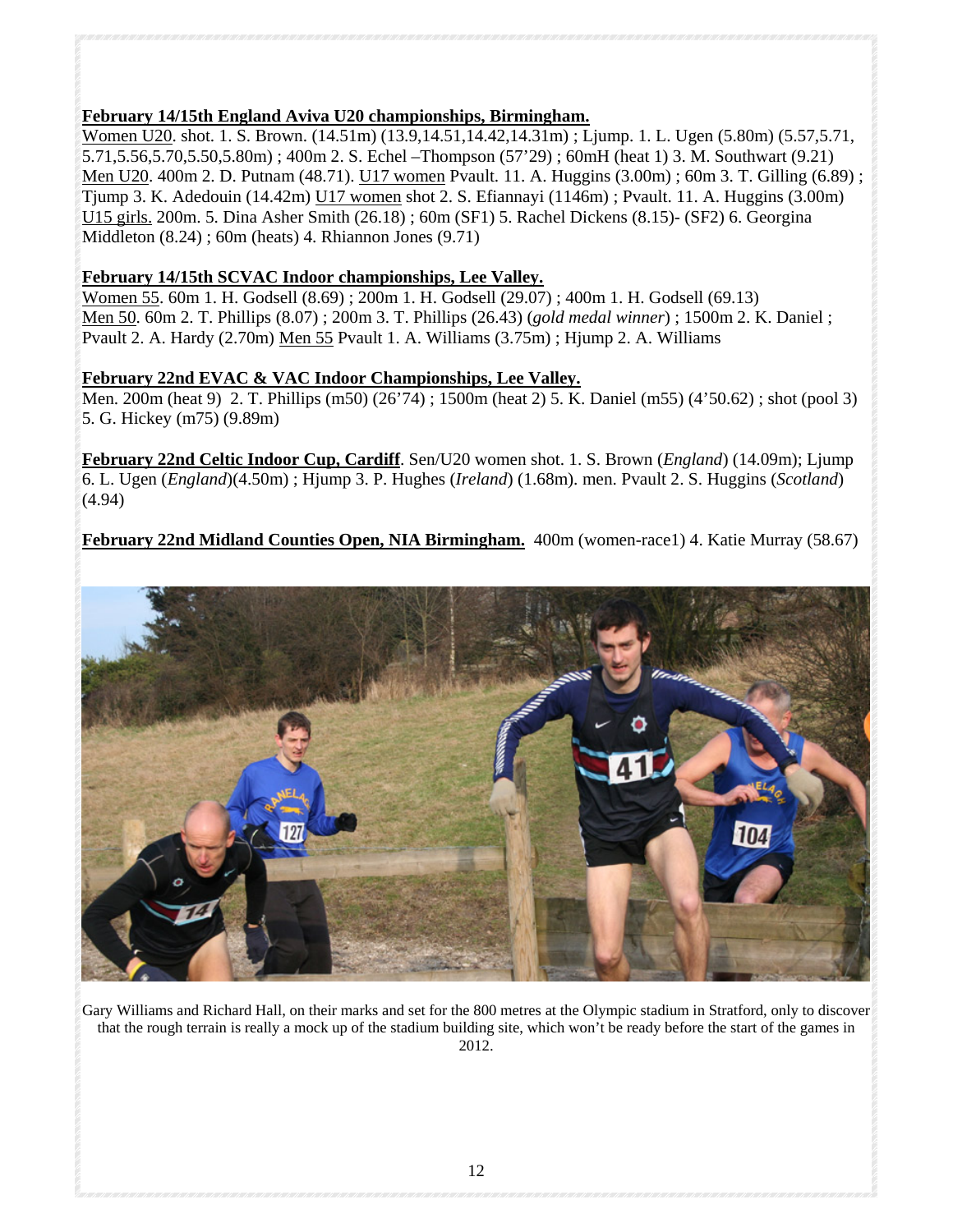# **Review: As if running on air- David Colquhoun**

"As If Running on Air: The Diaries and Journals of Jack Lovelock" examines the running career of Jack Lovelock, New Zealand's first great track athlete and Olympic 1,500 metre champion. By using Lovelock's personal archival materialhis journals from 1931 to 1935 and training diaries for 1936- editor David Colquhoun, curator of manuscripts at the National Library of New Zealand, lets the athlete tell his own story.

The introductory chapter contains a concise biographical sketch and describes the material chosen from those journals and diaries. In a short but distinguished career, Lovelock was a prolific achiever who, if not always, was a champion who won honors enough to merit a place in any hall of fame.

John "Jack" Lovelock was born Jan. 5, 1910, in the town of Crushington, New Zealand. The son of English immigrants, Lovelock showed a talent for sports while attending Timaru Boys' High School in Timaru, South Canterbury. After winning championships in his native New Zealand, Lovelock trained as a doctor, first at the University of Otago, Dunedin, New Zealand, and then at Exeter College, Oxford University, attending the prestigious college as a Rhodes scholar in 1931. While there, he would compete at all levels, in both the mile and 1,500 metres. In the mile, Lovelock won the AAA championship and the British Empire Games gold medal (both in 1934). He won the 1,500 metres at the International Student Games in 1935, and won the gold medal at the 1936 Summer Olympics in Berlin, with a time of 3 minutes, 47.8 seconds. This was a world-record time, and one that would fall in August 1941 to Sweden's Gunder Hagg. His world-record time for the mile, 4 minutes, 7.6 seconds, which he set in July 1933, would stand for nearly a year before it was broken by Glen Cunningham of the United States in a time of 4 minutes 6.7 seconds.

The main chapters contain excerpts from Lovelock's diary entries, and they are interspersed with biographical sketches of contemporaries such as Jerry Cornes, Oxford champion and Olympic silver medallist, and Sydney Wooderson, silver medallist in the 1934 British Empire Games. The written material is complemented with action photographs and album cuttings, as well as several amusing cartoons.

It was unfortunate that Lovelock was overshadowed by Cornes at Oxford in his early running career. Cornes was arguably the best miler in Britain in the early 1930s. Later, it was Wooderson (with whom he would have many memorable headto-head encounters) who would dominate the scene. Although he had the upper hand over Wooderson during the summer of 1934, Lovelock would say "Wooderson is going to be a great danger. By 1936, he will be worth watching more carefully." By then Wooderson had beat him in three successive AAA championships, and would thereafter be described by Lovelock as the only rival who won more races against him then he lost. Such an effect these defeats would have on him that Lovelock would seriously revise and change his training and devise new tactics.

Having retired from athletics in 1936, Lovelock continued his medical training as a junior doctor at St. Mary's Hospital Paddington, London, and qualified in 1937. During World War II, Lovelock served in the Royal Army Medical Corps, providing rehabilitation work, and continued in this specialization after the war. In 1947, he became head of St. Bartholomews Rehabilitation Dept, London and also at the Hospital For Special Surgery in New York City in 1948. The introductory chapter also mentions the head injury Lovelock sustained in a riding accident, which left him prone to depression, personality change and lost of memory. This resulted in his resigning from St. Bartholomew's. His death in a New York subway station in December 1949 was most certainly accidental, but some speculate he may have committed suicide.

The book is a compelling read, and offers a comprehensive insight into the style and technique of a truly celebrated athlete. The writing is vivid and detailed, and engages the reader's imagination, drawing him or her into the narrative and allowing him or her to imagine being at the races and events described.

Lovelock's wider personality is also revealed, and it is a most engaging one. There were many social accomplishments and, with his medical background, he was able to experiment with novel therapeutic remedies for sporting injuries. One notable remedy was using streptococcal vaccine injections to ease the inflammation in his right knee after a painful operation in late 1933. In a letter to his coach that year, Lovelock said he planned to radically revise his training techniques and racing tactics, drawing on his medical knowledge and observation of good practice.

A study of his training techniques is featured in one of the book's appendices. It shows how Lovelock placed an emphasis on alternative exercise by swimming regularly and walking for strength and stamina. References are made of his practice